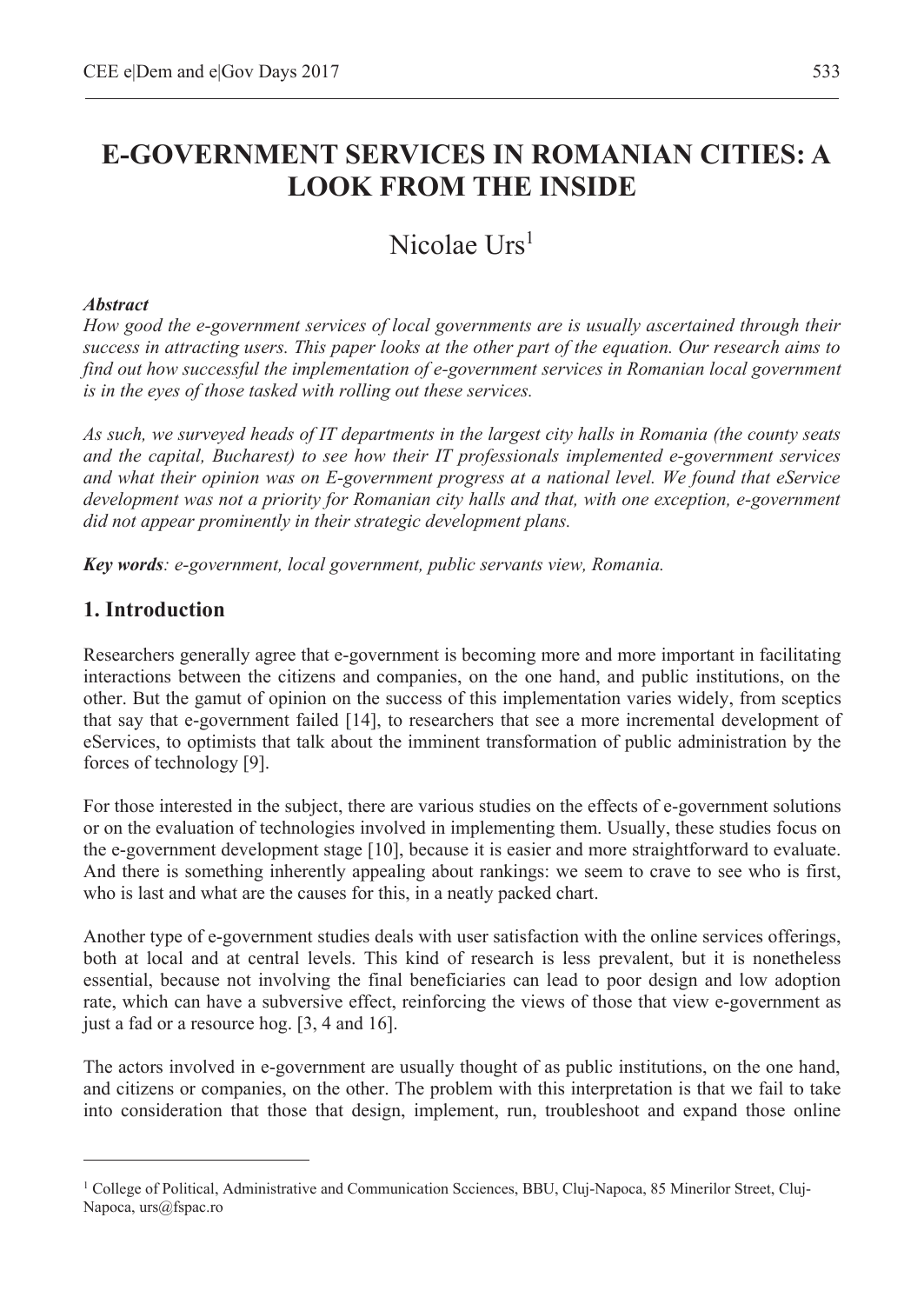services are also people: the IT specialists of public institutions. Their view on e-government development, with a few exceptions [1] is largely missing from the body of studies on this subject.

Related studies show that the competence of public servants directly affects the public administration performance [5]. Without a well-trained working force, even the best laid egovernment strategies often go awry. Regarding the attitudes of citizens and public servants about e-government implementation (pace, advantages and disadvantages, risks and rewards), some researchers suggested that they did not coincide [11]. Moreover, they stated that there were deep variances between different parts of the public (those who regularly use the internet, those who have interacted with the government online, those who were more technologically averse, etc.) or between different segments of the public employees (those in management positions, IT specialists, those who worked with e-government services, etc.). Moreover, studies show that IT specialists in Public Administration can decide or influence the direction in which e-government development is heading in their institution [13].

Romania has little academic literature on the topic of e-government to begin with, and we could find no studies that took the public servants directly involved in e-government operation into consideration. Our research represents a starting point in this direction.

From our experience, the IT departments in Romanian public institutions are under-dimensioned and understaffed. Keeping up with technology advancements, devising and implementing a longterm e-government strategy, allocating sufficient resources (personnel, money, time, authority) does not usually seem to be one of the priorities of central or local public institutions. Again, from our involvement in projects with local public administration from all over Romania, big cities face different problems than small ones (in big cities public institutions find it very hard to recruit and keep good people in the face of private competition, mainly because the pay is much lower in the public sector; in small cities, there is lack of people with specialized knowledge, who usually move to bigger cities, where there are higher chances of finding a good job) but the end result is the same: difficulties in filling even the small number of posts that Romanian public institutions allocate for IT departments.

We began this study trying to prove or disprove a series of hypotheses:

- 1. Romanian public institutions (in our case, City Halls) experience difficulties in filling IT positions;
- 2. Management support and internal reorganization of the institution are seen by the IT professionals as very important in e-government development;
- 3. The main obstacles in e-government development are lack of interinstitutional interoperability and the differences between pay in private versus public organizations;
- 4. City Halls face slow citizen adoption of existing online services.

We started with 48 municipalities in Romania (the county seats City Halls, plus the Bucharest General City Hall and those of the six sectors of our capital city). We tried to talk on the phone with the head of the IT department in each City Hall about their responsibilities, resources, and grievances, and asked them to fill out an online questionnaire (this was followed in some cases by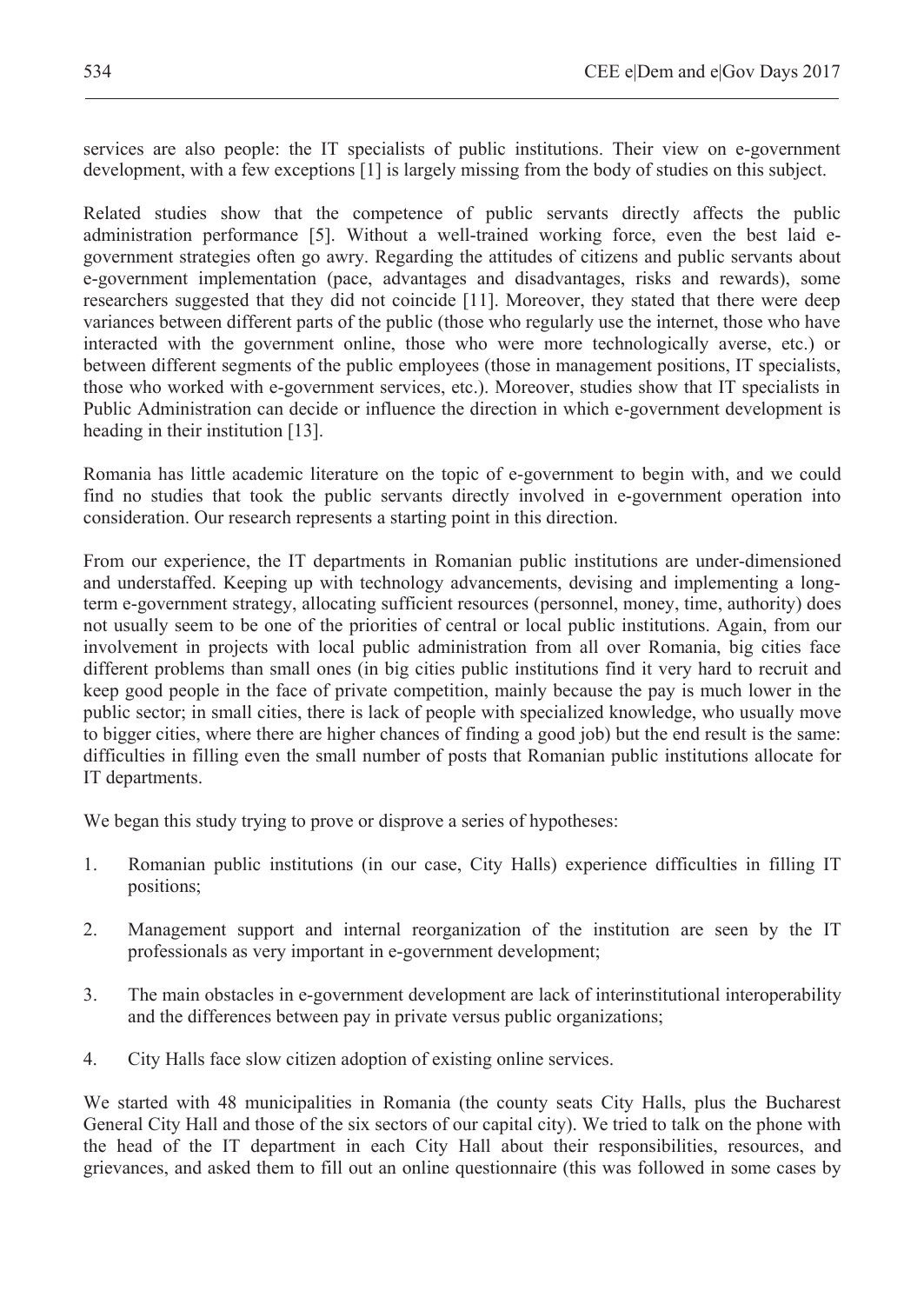further phone calls, to clarify some answers). With this tool, we tried to find out a number of things, such as:

- How well staffed their department was;
- What their evaluation of the e-government development stage was, both at a national level, and in their city;
- What the online services offered to citizens or companies were and what their uptake level was;
- What the main obstacles or drivers of e-government development in their city were.

In the end, we got 3 flat-out refusals (Bistrita, Constanta, Timisoara; they motivated these refusals by saying that their workload did now allow them the time). We could not talk with 8 heads of IT departments, for a number of reasons (their websites were down or we could not find them – Călăra܈i and Buftea, some public servants were on sick-leave, some did not answer the phone; there were cases where we could not get a hold of anyone from the City Hall and the website did not mention any direct phone number).

We were left with 37 promises to fill out our online survey. In the end we got 21 usable answers (a completion rate of 56.7%). From this relatively low number of responses, we cannot propose general conclusions on the views of IT professionals in the Romanian local government, but we can start to see some patterns which will be verified in subsequent studies.

Drawing from some of our previous research [15], we also wanted to find out if IT department heads from City Halls which scored higher in our evaluation of e-government offerings differed in their thinking from those from cities that were placed lower on our ranking.

## **2. Results**

The 21 cities from which we received responses are Bucharest Sector 6 (population 367,760), Bucharest Sector 2 (345,370), Cluj-Napoca (324.600), Bra܈ov (253,200), Bucharest Sector 1 (225,400), Ploiești (209,945), Pitești (155,383), Bacău (144,307), Tîrgu Mureș (134,290), Baia Mare (123,700), Buzău (115,500), Satu Mare (102,400), Râmnicu Vâlcea (98,776), Drobeta Turnu Severin (92,600), Focșani (79,300), Tulcea (73,707), Reșița (73,282), Alba Iulia (63,500), Deva (61,123), Zalău (56,200), Slobozia (45,891). For Romania, and thinking of our focus on county seats, we have large, medium, and small cities in our dataset.

Most of our respondents were male (57 percent) and, surprisingly for this domain, most of them were over 40 years of age (in fact we had only four respondents under 40 years of age). This can probably be explained by the difficulties City Halls in Romania have in attracting and retaining young IT specialists. Most of them (55 percent) did not work in a private IT company before coming to a public institution. Half of them use internet banking or buy online once a week or more often. 25% of them use the internet for conducting banking operations or for purchasing from online stores less than once a month.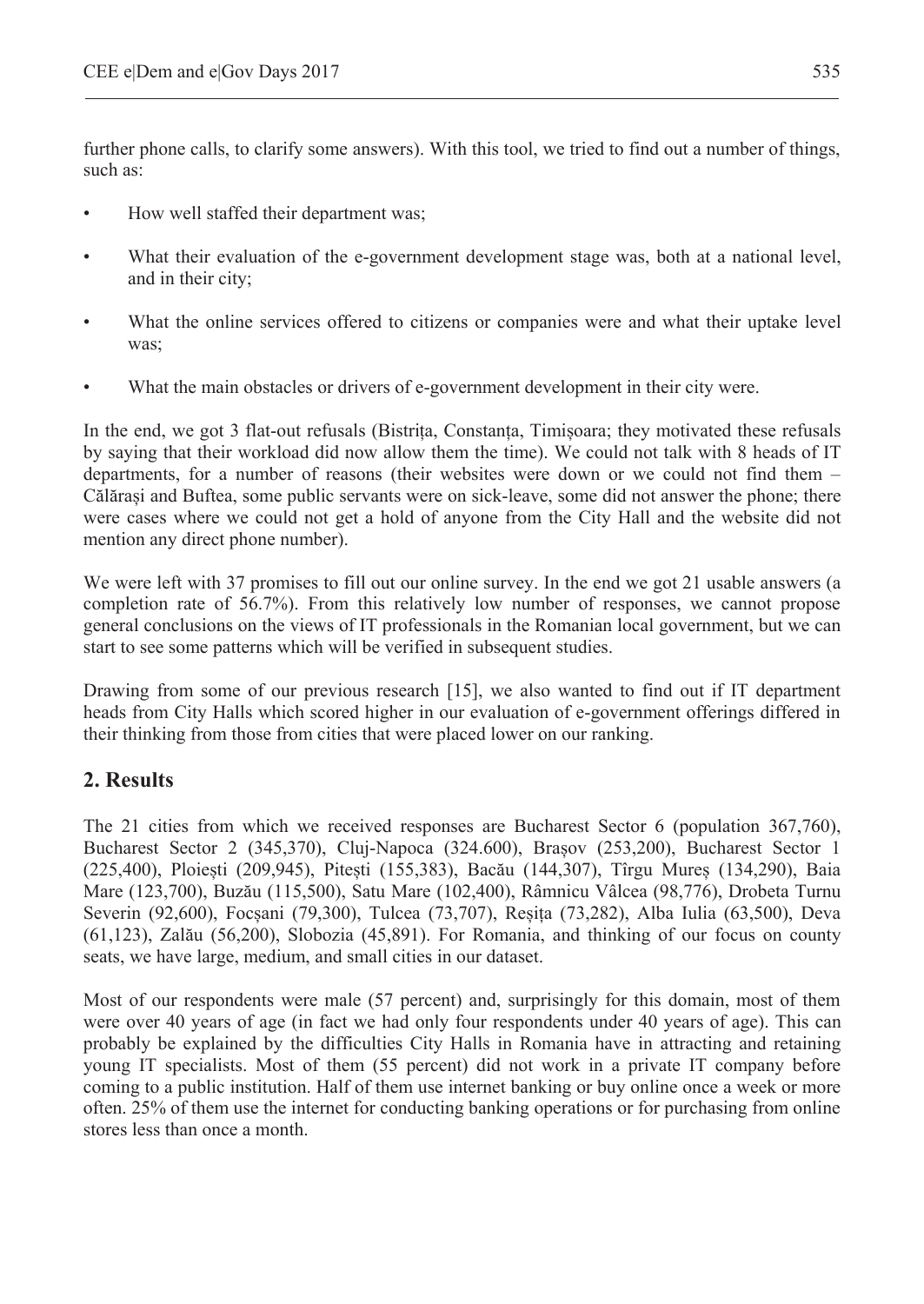A small majority (62%) consider e-government development urgent or very urgent for their institution. They also have a better opinion of their City Hall online services offering: only 2 of them rated their city development level lower than the national level.

All cities offer the opportunity for citizens to pay their taxes online. Some other services offered online were complaints and requests (81%) payment of fines (67%), and asking for public interest information (57%).

We wanted to know whether the city hall had any data on their intended customers; we asked if there were surveys or any other information about internet use in general and the profile of the internet user in their cities, or on their needs and expectations. We got only one response to this question (Bucharest Sector 2 has studies that show that 86% of its residents use the internet). This fact makes us think that, at least for the cities in question, online service development is strictly a top-down approach, where the management and the IT specialists inside the public institution decide what the e-government strategy is, with either minimal consultation of citizens or none at all. This is evident from the questionnaire responses also, where lack of public pressure scored low on the list of e-government development obstacles. Moreover, aside from Cluj-Napoca and, partially, Deva (which has a list of ITC objectives without explaining how they will be reached), no City Hall has, as part of its Development Strategy, a plan for coping with technological changes, a roadmap for implementing e-government solutions and an understanding of what this implies (full disclosure: the author of this study was one of the coordinators of the IT and E-government chapter of the Cluj-Napoca 2014-2020 Development Strategy); on the Tîrgu Mures City Hall site we found links to Digital Mure܈, some kind of ITC strategy, but we could not find any documents or news about this project. In most cases, e-government is not even mentioned, and when it appears, it is brought up in passing only, as a theoretical objective, without a clear plan, resource allocation or apparent comprehension of the changes involved.

Two of the hypotheses we started with were confirmed by the responses we gathered. For the other two, the results were more nuanced than a simple yes or no.

#### First hypothesis: *Romanian public institutions (in our case, City Halls) experience difficulties in filling IT positions.*

This was confirmed by the results of the questionnaire. 90% of respondents said that having good professionals in the IT department was either important or very important for creating and implementing online services. Only 28% of City Halls were able to fill the available positions assigned to their IT department (also a small number to begin with). 75% opined that lack of trained employees was either a big or very big obstacle in e-government development, while 75% said the same about the difficulties of offering an attractive pay package to good specialists. This was seen as an important problem, especially in big cities, where private companies are also looking to hire IT specialists, often as soon as they graduate. The monthly pay for an entry-level position in a private company located in a large Romanian city starts at 500-600 euros (with added benefits such as private health insurance and trainings on a variety of topics). In public institutions, the monthly pay starts at around 300 euro, and there are considerably fewer opportunities to earn promotions. In smaller cities, this competition for IT professionals with the private companies is not felt that acutely, but almost all respondents considered this a big or very big obstacle in their institution's egovernment development. Romanian academics (such as Dan Ioan Tufis, an academician) have repeatedly said that to cover the needs of the IT sector, many more IT professionals were needed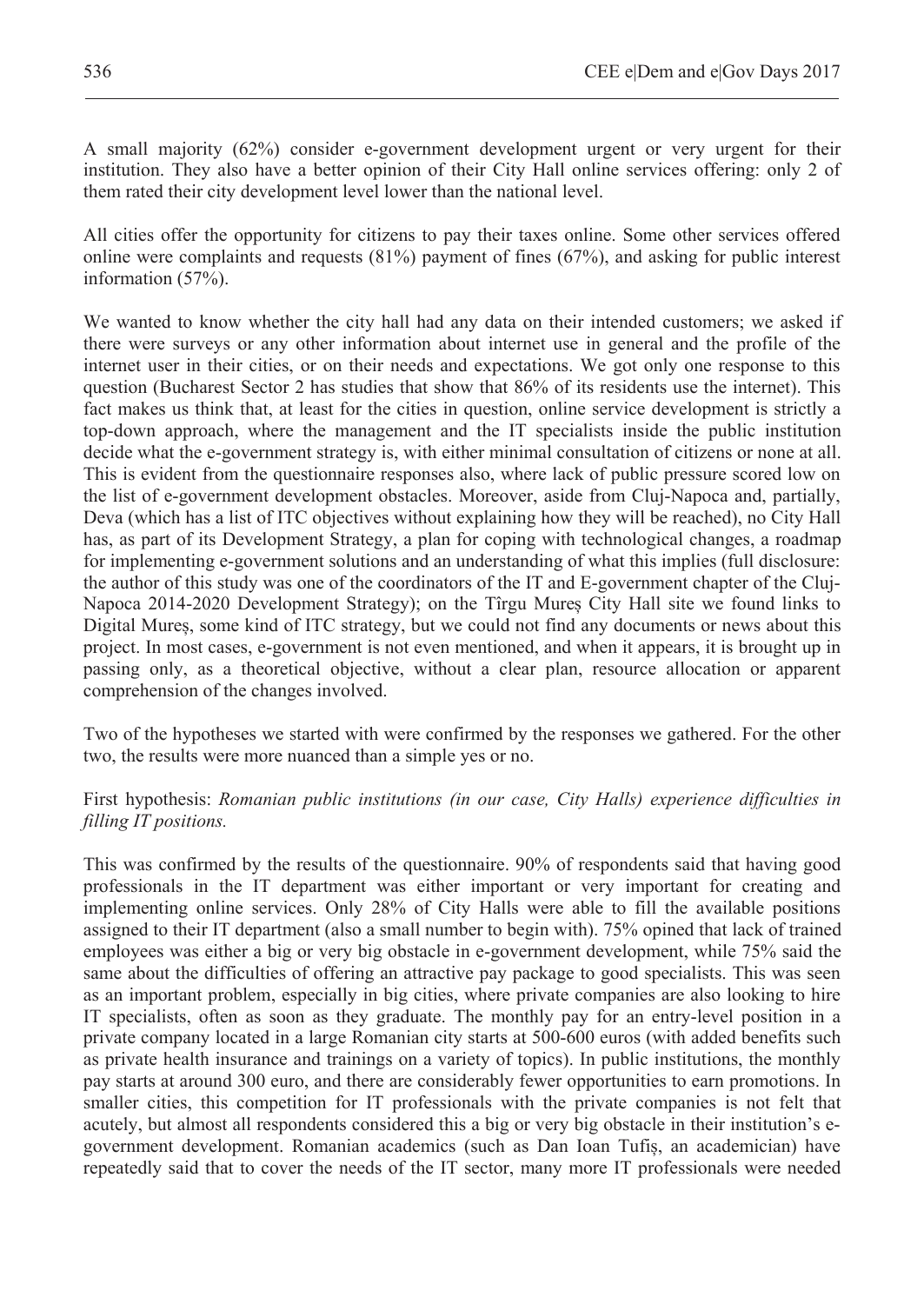(the deficit is around 15.000-20.000 people, by most accounts, and growing, especially because big international companies still see Romania as an attractive place to relocate part of their business).

The next table shows the scores assigned by the respondents to the importance of the hurdles they encountered in developing online services for their institution (the scores are from 1 to 5, one being the smallest obstacle). The most important impediments are the difficulty in keeping up with private sector offers in pay and other benefits, lack of adequate financial resources for their plans, shortage of qualified personnel, and lackluster support from the management.

|                                              |                |                | 3 |   | 5              | Average score |
|----------------------------------------------|----------------|----------------|---|---|----------------|---------------|
| Difficulty in competing on pay with private  |                |                |   |   |                |               |
| companies                                    |                | $\Omega$       | 4 | 6 | 9              | 4.10          |
| Lack of financial resources                  |                | $\Omega$       | 5 |   | 7              | 3.95          |
|                                              |                |                |   |   |                |               |
| Shortage of trained personnel                |                |                | 3 |   | 4              | 3.80          |
| Absence of management support                | 2              | $\Omega$       |   | 4 | 7              | 3.70          |
| Lack of interinstitutional interoperability  | $\theta$       | 3              | 8 | 4 | 5              | 3.55          |
| Lagging internal IT infrastructure           |                | 2              | 8 | 6 | 3              | 3.40          |
| Lack of openness and transparency            | 2              | $\overline{4}$ | 4 | 6 | 4              | 3.30          |
| Obsolete internal structure of the city hall | $\overline{2}$ | 2              | 7 | 5 | 3              | 3.26          |
| Outdated internal procedures                 |                | 3              | 7 | 8 | 1              | 3.25          |
| Lack of public pressure                      | 2              | 6              | 4 | 6 | $\mathfrak{D}$ | 3.00          |
| Lack of immediate results                    | 3              | 2              | 9 | 4 | $\overline{2}$ | 3.00          |
| Slow internet connections                    | 7              | 3              |   |   | $\overline{2}$ | 2.50          |

**Table 1: The most important obstacles in implementing online services in Romanian public institutions** 

The second hypothesis we had was: *Management support and internal reorganization of the institution are seen by the IT professionals as very important in e-government development.* 

To our surprise, the two items related to this subject in our question about the obstacles in implementing e-government (obsolete internal structure of the city hall, and outdated internal procedures) were in the bottom half of the results (with scores of 3.26 and 3.25, respectively). This can also be linked to the fact that the internal reorganization of the city hall was the last in the ranking of beneficial factors influencing the development of online services (2.95), while rethinking internal processes scored a little better (ninth out of twelve, with a score of 3.71).

This result can probably be explained by the fact that city halls in Romania have not undertaken radical reorganizations in the face of technological change. The IT departments in Romanian public institutions are usually on the bottom rungs of the organizational tree, lacking authority and resources to push for such a transformation. No city hall we studied has a position equivalent to a CIO (Chief Information Officer), and they are usually just a small bureau, part of a larger department. Our experience with public institutions tell us that the management usually sees IT specialists as the people that fix computers, clear out jammed printers and install Skype, rather than professionals who should devise digital strategies and implement e-government applications. As such, there is little surprise that support from management was the top scorer on the list of valuable influences for the success of the city hall online presence (4.48).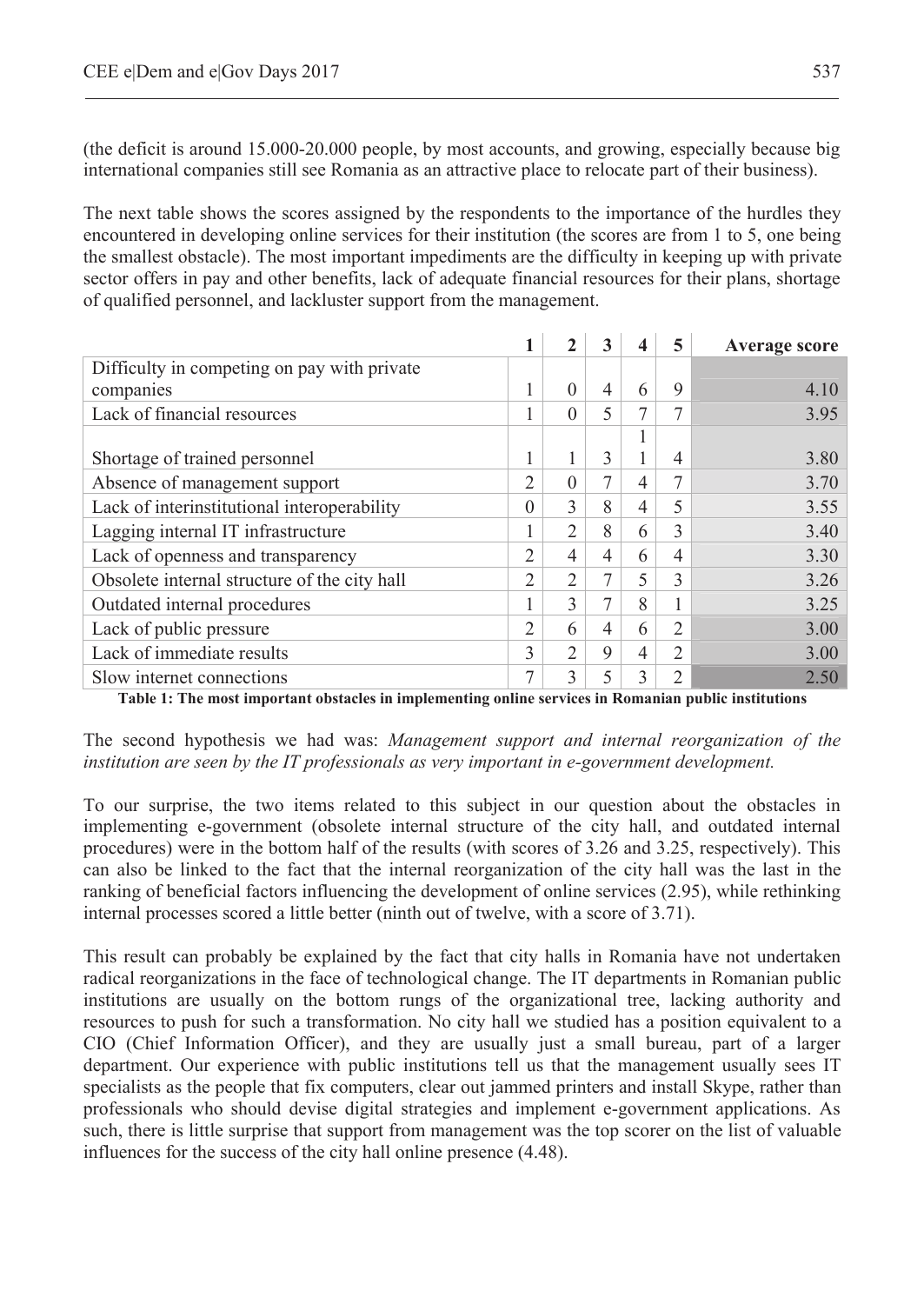|                                                             |          | $\mathbf{2}$   | 3             | 4           | 5              | <b>Average score</b> |
|-------------------------------------------------------------|----------|----------------|---------------|-------------|----------------|----------------------|
| Management support                                          | $\theta$ | $\theta$       | 3             | 5           | 13             | 4.48                 |
| Sufficient ITC equipment                                    | $\theta$ | $\Omega$       |               | 9           | 10             | 4.45                 |
| Sufficient financial resources                              | $\Omega$ | $\Omega$       |               | 9           | 10             | 4.45                 |
| Good relationships with ITC and digital solutions providers | $\theta$ |                | 2             | 9           | 9              | 4.24                 |
| Well-trained people in the IT department                    | 1        | $\Omega$       |               | 10          | 8              | 4.20                 |
| Legal constraints                                           | $\theta$ | $\theta$       | $\mathcal{E}$ | 10          | 7              | 4.20                 |
| Citizen's increasing usage of private online services       | $\theta$ |                | 3             | 11          | 6              | 4.05                 |
| Obtaining visible results fast                              | $\theta$ | $\overline{2}$ | $\mathcal{L}$ | 11          | $\overline{4}$ | 3.85                 |
| Rethinking internal processes                               | $\theta$ | $\overline{2}$ | 6             | $\mathbf Q$ | $\overline{4}$ | 3.71                 |
| Ties with other public institutions                         | $\Omega$ | 3              | 5             | 10          | $\mathcal{E}$  | 3.62                 |
| Pressure from the public                                    | $\Omega$ | 3              | 5             | 11          | $\overline{c}$ | 3.57                 |
| Internal reorganization of the city hall                    | 3        | 4              | 6             | 7           |                | 2.95                 |

**Table 2: The most important beneficial factors helping online services implementation** 

With very few exceptions, city halls in Romania are still stuck in the bureaucratic or, at best, in the New Public Management paradigm of doing business. A combination of lack of resources (people, money, and authority), almost nonexistent interoperability, and deficiencies in internal digitalization led to a lag in conceptualizing and internalizing new organizational models, that put a bigger emphasis on the effects of technology progress and the changes it brings – for example, the DEG (Digital-Era Governance) theory proposed by Dunleavy et al. [6]. Without this theoretical foundation, it is hard to envision rapid change in digital governance in Romanian cities (which should include internal reorganizations, digital-first processes, boosting IT spending, and fighting for the best IT specialists) for the foreseeable future.

Our third hypothesis – *the main obstacles in e-government development are lack of interinstitutional interoperability and the differences between pay in private versus public organizations* – was also partially disproved.

True, especially in big cities, the difference in pay and other perks between what the public institutions can offer and what the private companies are prepared to put on the table in the race to hire the best IT specialists is the biggest hurdle our respondents identified. But the second item we looked upon (deficiencies in information sharing between public institutions) did not score as high as we would have expected (3.55).

A lot of interactions between companies and citizens, on one hand, and the state, on the other, involve more than one institution. Without robust interinstitutional data links and procedures, these services are not suitable to be moved entirely online (it is infamous and also something of a joke in Romania that the city hall usually asks for a copy of your ID for any interaction with citizens, even though the Local Register Office is part of the Local Council, which is itself part of the city hall).

It is telling that the only institution with which more than 1 city hall has agreements of data exchange (the way this exchange is made, the types of data shared, the ways in which discrepancies are resolved, etc. could be the subject of another research) is the National Agency for Fiscal Administration (NAFA) – 33% of respondents said that their institution had some kind of data sharing with NAFA. Other than that, no other public or private organization was mentioned more than once, and most cities have no such sharing agreements at all. This deficiency is all the more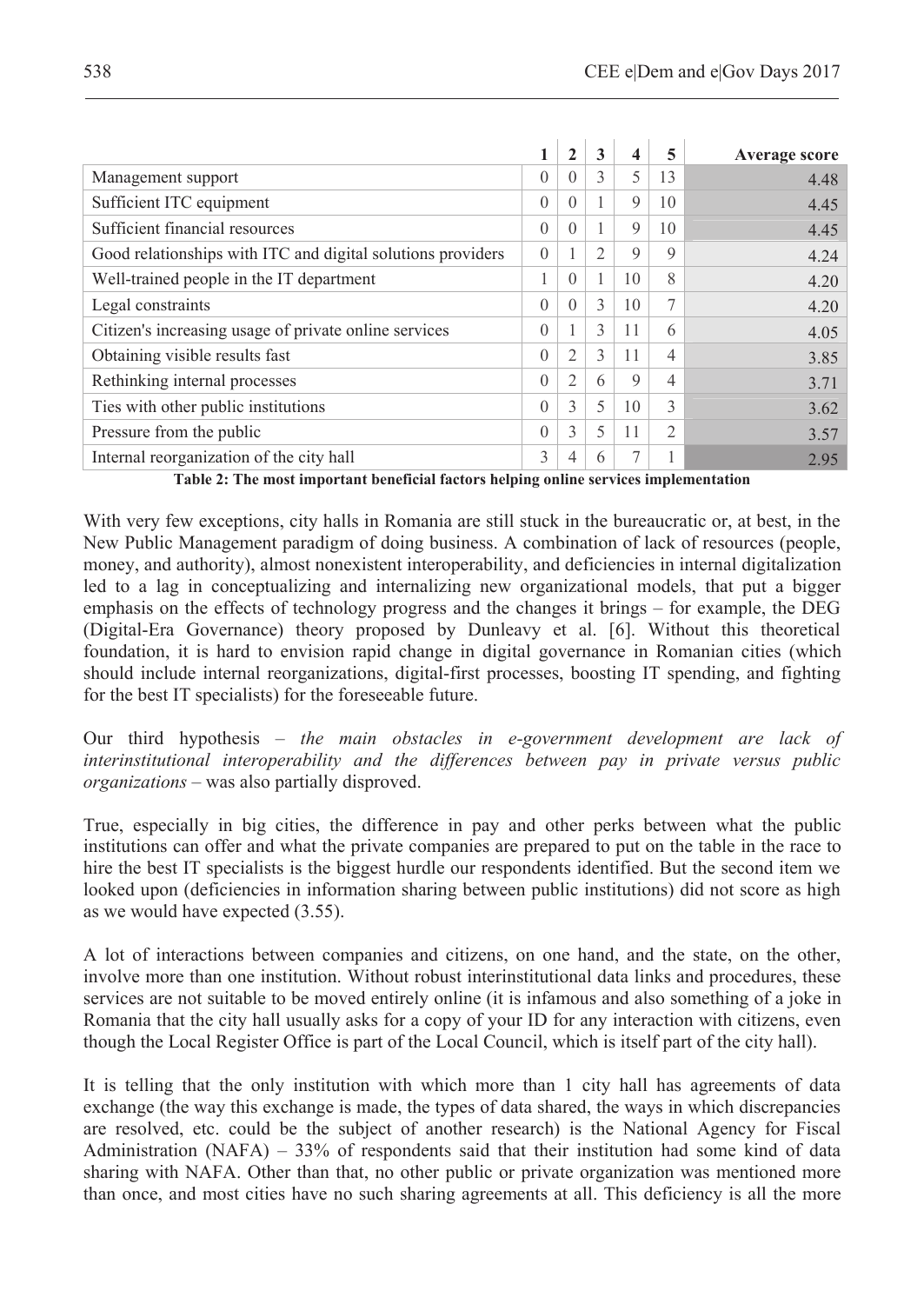glaring if we remember that the city halls comprised in the study are some of the biggest in Romania. It is true that a lot of other countries face problems when it comes to linking together IT systems that were not envisioned to talk to each other [8]. Small advances in this field are starting to appear, but usually the approach is top-down, from the central government, through legislative instruments and coercion.

Another element evident from our data is that there is very little public pressure to introduce more and better public eServices. As you can see from the charts above, lack of public pressure was third from the bottom on the list of obstacles in developing e-government services (in other words, the respondents did not consider this important). This is also apparent from the list of beneficial influences for their work, where the same public clamoring for progress in this field ranked second to last.

More collaboration between institutions in information exchange, database linking and designing seamless services across both internal departments and public institutions is fraught by multiple problems, both local and national. An universal e-ID of some sorts is very problematic to introduce, for a number of reasons (socio-cultural – a lot of Romanians protest this on religious reasons, historical – most Romanians still remember communist times, when state surveillance was used not to provide better services, but for other, less desirable, reasons entirely, technical – most IT systems were not created with interconnectivity in mind, financial – e-government was never a priority to the Government, irrespective of bombastic announcements, security – citizens are more and more aware of the possibility of data breaches, with a number of those featured prominently in massmedia). Without this underpinning, unified eServices are much harder to implement (success stories such as Estonia are partially based on effective universal electronic identification).

Our forth hypothesis was that *City Halls face slow citizen adoption of existing online services*. This was largely confirmed, with the caveat that we have little data to support a generalization, for a number of reasons.

First of all, only 12 out of the 21 respondents specified any hard numbers for the usage of online services. Secondly, in the case of one of the most important and wildly used (relatively speaking) service – Online tax payments – some citizens could have used a central government site, ghiseul.ro, which provides such services for any enrolled municipality (all city halls in our study were registered). Our efforts to obtain these data from the site administrators failed until now (if we can get a hold of the information, we will update the article at that time).

Generally, the adoption figures were low. Even if all city halls offer the possibility for online tax payments, the numbers were at most in the thousands, (Bucharest Sector 2 was topped the chart with 9021 citizens paying online, followed by Sector 1 (6560) and Cluj-Napoca (5297).

If we take into account the city population, Baia Mare emerges victorious, with a little over 4% of citizen paying their taxes online in the first 11 months of 2016. For fine payments, Bucharest Sector 1 takes the first place, followed closely by Baia Mare. For the other categories we had too few data for a meaningful comparison.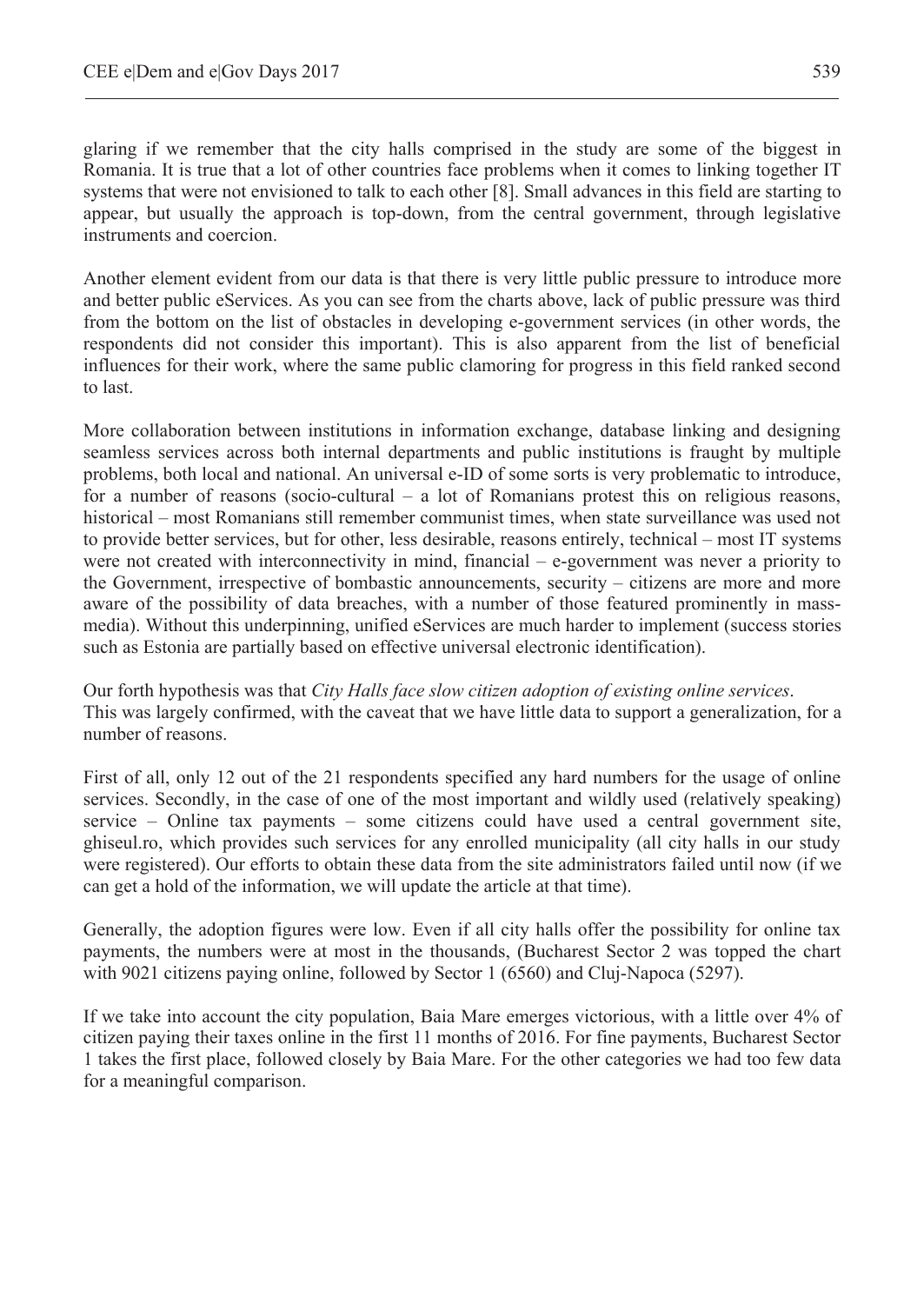

**Table 3. Percentage of people using online payment of taxes or fines**

It is hard to compare these findings with data from other countries, due to the paucity of studies regarding local tax payments through the internet. We consider these figures as proof of low uptake rates in Romanian cities because no city hall can present a rate of 5% or more of tax fillings done online and because the instruments to pay online are easy to use and understand (a lot of Romanians pay online or conduct banking operations online; a 2015 study by iSense Solutions showed that 53% of Romanians living in cities have bought goods or services online, paying with debit or credit cards). Another reason is that these instruments have been available for some years, especially on big cities websites.

One reason for the low adoption rate can be insufficient public knowledge about the possibility to pay your taxes or fines online. Due to the low priority given to e-government in general by Romanian city halls, it comes as no surprise that advertising these eServices is typically confined to an announcement or a banner on official websites, while citizens do not routinely interact with public authorities online – according to Eurostat, only 9% of Romanians do [7].

Another reason could be the relatively low level of trust Romanians have in public institutions. A study of INSCOP [2] shows that 37.3% of citizens trust their city hall (for comparison, the Parliament enjoys the trust of 12.6% of respondents, while the presidency tops the ranking, with 45.2%).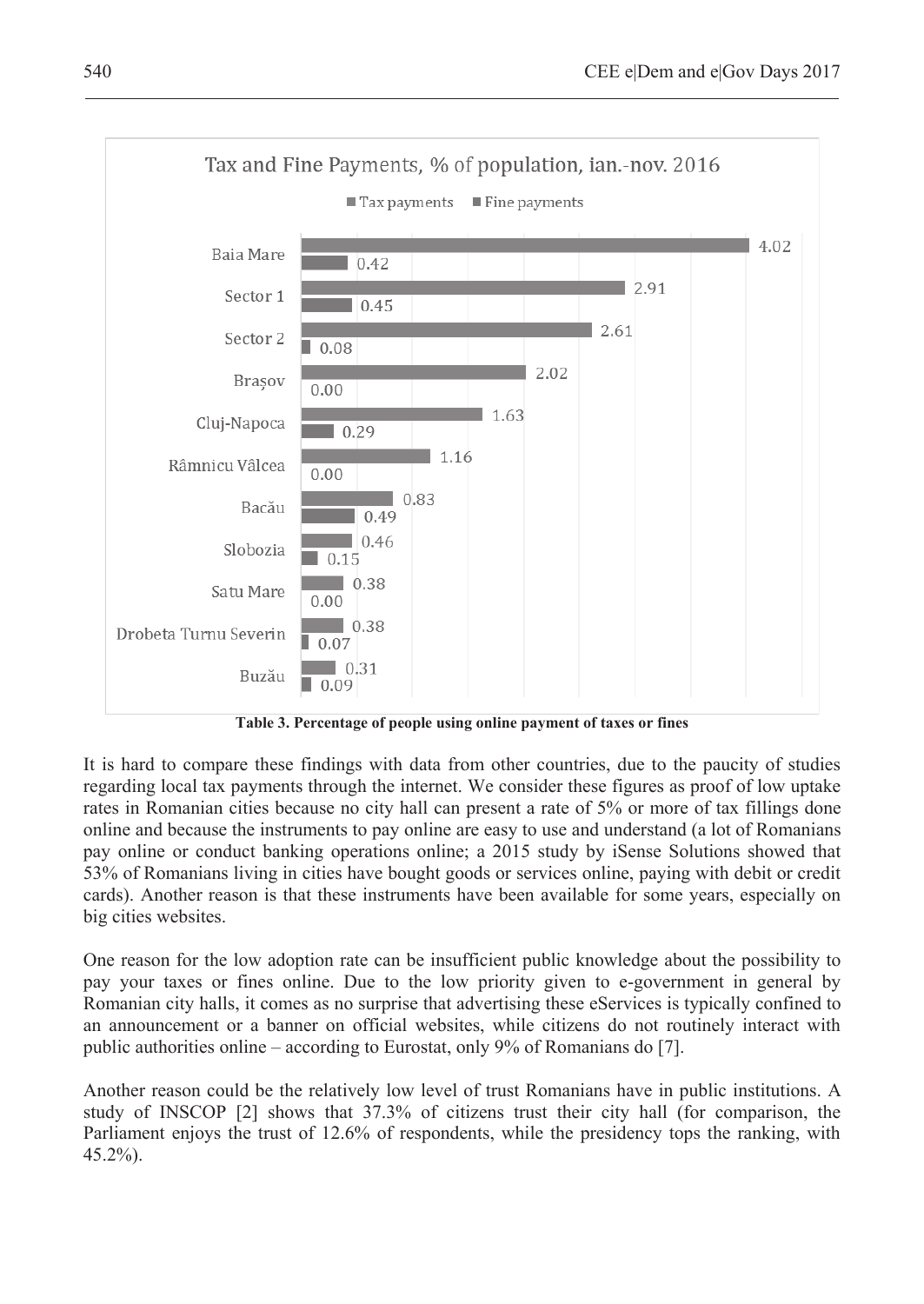### **3. Other findings**

The first signs of collaboration between public and private institutions in the field of e-government are beginning to appear. In Brasov, for example, the city hall and public utilities and telecom companies (among these, some are public and some are private) are starting to exchange geospatial data, to better coordinate their interventions and network expansions.

One of our curiosities was finding out if those respondents with work experience in private IT companies saw e-government development somewhat differently than those without. 45% of the IT specialists in our study had previous private work experience, and they tended to view the state of national e-government development more critically (an average score of 2.56, on a 1-5 scale, where 5 was the biggest score). Those that had only public sector experiences gave an average score of 2.86 to Romanian e-government efforts. Regarding their opinion on their own public institution egovernment progress, the scores were equal, both categories settling for a middle-of-the-road 3. Another interest was seeing how the scores of our previous research (evaluating the online offerings of the Romanian County Seats) correlated with the IT managers' own perception about how well their city hall was doing on the e-services front.

|                | E-government<br>score | City Hall e-gov development<br>auto evaluation (1-5) |
|----------------|-----------------------|------------------------------------------------------|
| Alba Iulia     | 68.61                 | 4                                                    |
| Baia Mare      | 60.95                 | $\overline{4}$                                       |
| Satu Mare      | 59.35                 | 3                                                    |
| Sector 6       | 55.89                 | $\overline{2}$                                       |
| Tîrgu Mureș    | 53.35                 | $\overline{4}$                                       |
| Cluj-Napoca    | 50.99                 | $\overline{2}$                                       |
| Zalău          | 49.12                 | $\overline{2}$                                       |
| Deva           | 46.12                 | 3                                                    |
| Pitești        | 45.35                 | 3                                                    |
| Brașov         | 44.96                 | $\overline{4}$                                       |
| Ploiești       | 43.57                 | 3                                                    |
| Focșani        | 41.40                 | 3                                                    |
| Bacău          | 40.93                 | $\overline{4}$                                       |
| Sector 2       | 35.11                 | 3                                                    |
| Râmnicu Vâlcea | 34.16                 | 3                                                    |
| Buzău          | 32.68                 | 3                                                    |
| Drobeta Turnu  |                       |                                                      |
| Severin        | 32.42                 | $\overline{2}$                                       |
| Sector 1       | 31.65                 | $\overline{2}$                                       |
| Reșița         | 27.23                 | 3                                                    |
| Tulcea         | 24.64                 | 3                                                    |
| Slobozia       | 22.76                 | 3                                                    |

Slobozia 22.76<br> **Table 4: Correlation between the auto-evaluation of e-gov development stage and the actual ranking**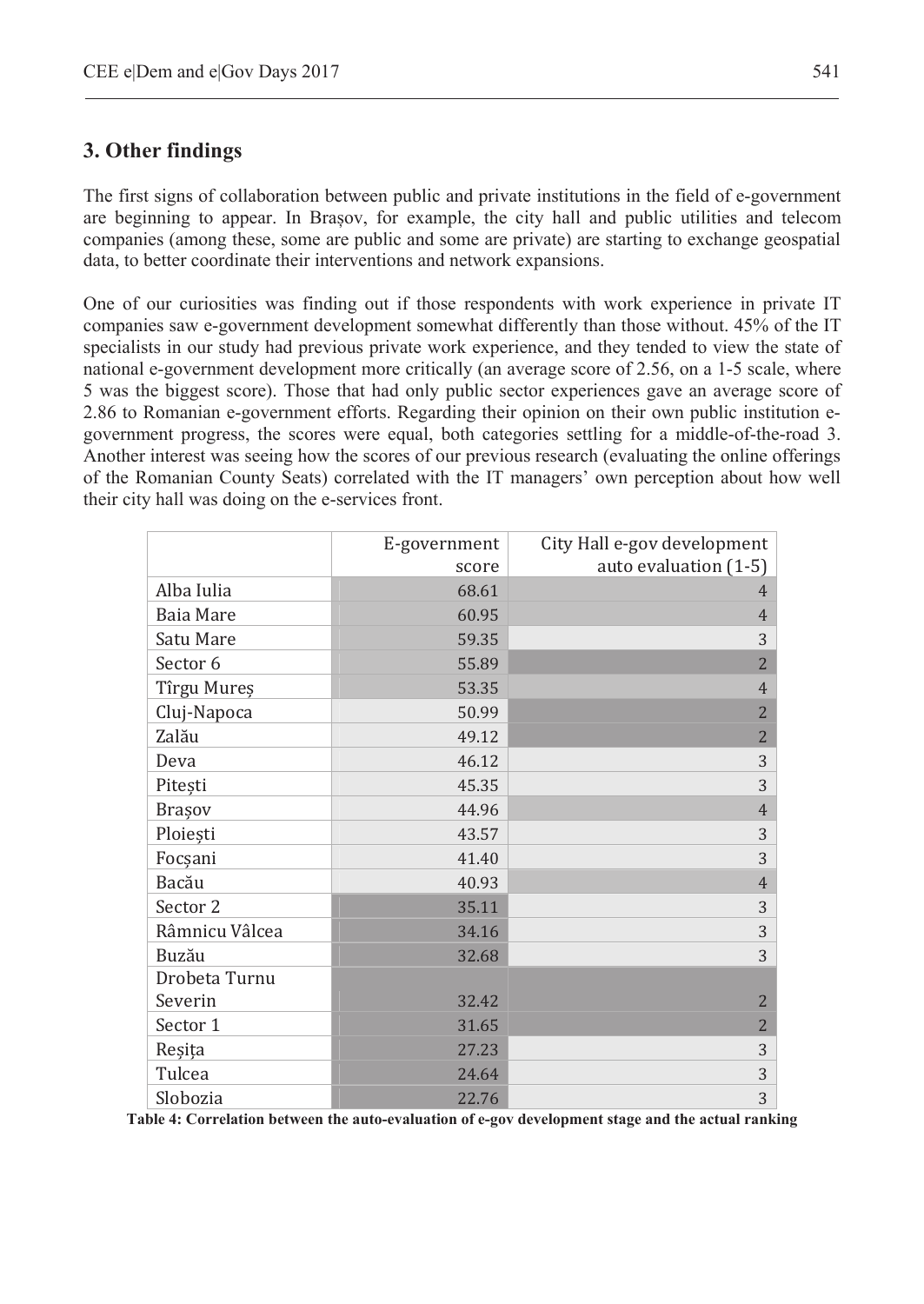## **4. Limits of the study and further research**

As mentioned previously, the number of respondents is relatively low. Another limit of the research is the limited insights gathered from the online questionnaire. Face-to-face interviews with at least some of the respondents could bring a more in-depth understanding of the IT professionals working in Romanian public institutions, and this will probably be the subject of one of my future studies. The study could be enriched by data from other public institutions or organizations, as well as by information on public services intermediated by central government sites (ghiseul.ro is a case in point).

This type of research could be performed within a multinational comparative project, so as to understand differences and similarities between countries and gather best practices.

## **5. Conclusion**

The main takeaway from this study is an understanding of the low priority e-government development has in the biggest city halls in Romania. From the small number of employees in IT departments, the little importance given to the IT units in general, the low number of online services offered and the disappointing uptake from the citizens, to the lack of visible strategies for eServices, all elements point to haphazard and uncoordinated efforts to digitalize Romanian public institutions. IT professionals are by and large aware of the problems, if, on average, a little behind in keeping up with the latest theoretical developments. Without more resources invested in all facets of egovernment (new technology, more people, better training, better collaboration with private stakeholders, and more authority to shake things up inside the institutions), the road towards more and better online services will be slow and arduous, with many detours and walk backs. All-in-all, in the face of so many obstacles, we think that the IT specialists in Romanian city halls are doing a better job than we expected.

## **6. References**

- [1] BALDWIN, J. N., GAULD, R., and GOLDFINCH, S.: What Public Servants Really Think of E-Government. Public Management Review, 14(1), 2012, p.105-127.
- [2] Barometrul INSCOP Adevărul despre România, March 2016. (2017, January 5). Retrieved from INSCOP: http://www.inscop.ro/aprilie-2016-increderea-in-institutii.
- [3] BOVENS, M., and ZOURIDIS, S.: From street-level to system-level bureaucracies: How information and communication technology is transforming administrative discretion and constitutional control. Public Administration Review, 62 (2), 2002, p.174–84.
- [4] CHAN, F. K. Y., THONG, J. Y. L., VENKATESH, V., BROWN, S. A., HU, P. J., and TAM, K. Y.: Modeling citizen satisfaction with mandatory adoption of an e-government technology. Journal of the Association for Information Systems, 11(10), 2010, p.519–549.
- [5] CHUNG, H. Y., LEE, G. G., and KUO, R. Z.: Determinants of Public Servants' Intention to Adopt E-Government Learning. Review of Public Personnel Administration, 36(4), 2015, p.396-411.